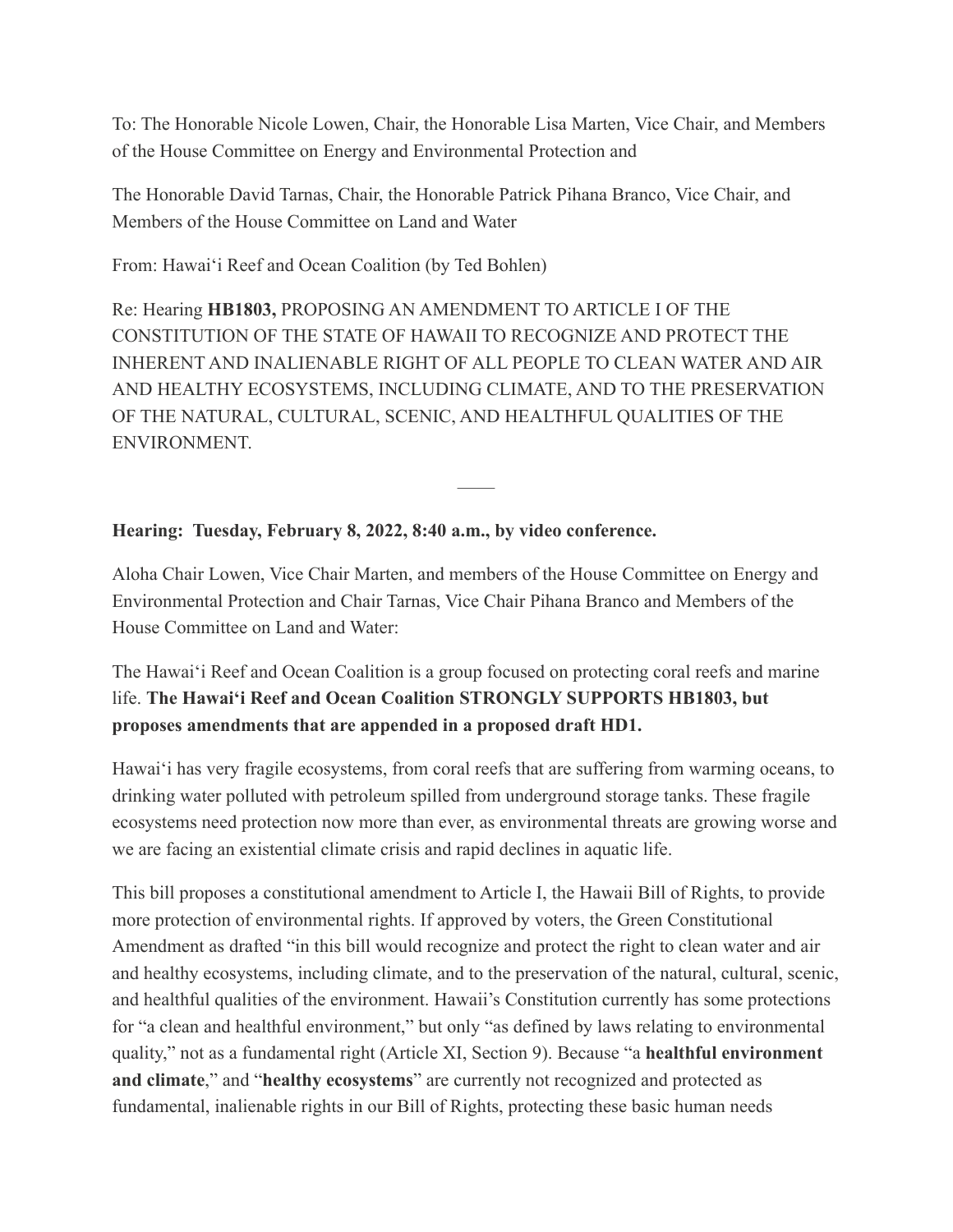sometimes becomes an afterthought in government laws and decision making, and sometimes is not considered at all. The inclusion of this fundamental right in Article I would complement, not supplant, the existing recognized role of government as public trustee of all public natural resources in Article XI, Section 1.

We all need clean water and air, and a healthful environment and climate, to live healthy, long and good quality lives. And so it is just and right that we should ensure our environmental rights are protected as firmly and powerfully as the other fundamental rights we hold dear. We need environmental protection rights raised up to be on par with other fundamental rights such as speech, assembly and religious freedoms.

This Constitutional amendment would provide a new and important tool for protecting the State's environment. This new amendment may fill a significant gap where there is not yet a law to address a serious environmental condition or threat, until legislative protections can catch up, and strengthen enforceable environmental rights that belong to all the people of Hawaii. HIROC particularly applauds the inclusion of **healthy ecosystems** in the rights that would be guaranteed in this amendment, if adopted, as they would directly affect the public interest in the health of coral reefs and other aquatic life. HIROC was formed out of concern for this overlooked (and typically degraded) public interest. A **healthful Climate** is also critical, as corals and other marine life are dying primarily from warming, more acidic oceans.

This Green Constitutional Amendment would be a powerful value-added tool for advancing economic development in ways that also ensures environmental protection. The recognition of fundamental environmental rights can also benefit the State. The amendment could also provide a foundation for government efforts to pursue polluters. In Pennsylvania and Montana, two states with Bill of Rights protection for environmental rights, the legal actions filed reportedly have been to address serious issues of public concern – protecting drinking water, supporting government action to secure responsible party clean-up of toxic contamination, and protecting local zoning authority intended to protect local environments. New York recently became the third state to adopt a Green Constitutional Amendment. In addition to Hawai'i, at least nine other states are considering similar amendments at this time.

Broad language is characteristic of fundamental Constitutional rights such as speech, assembly and religion. Such rights should be broadly drafted so their vitality will carry well into the future. The terms "clean water and air," and "healthy ecosystems," are no less clear than the language in other Hawai'i Bill of Rights provisions, e.g., the right to "peaceably to assemble", the "right of the people to privacy," the right to be free from "excessive bail"; these terms are all open to interpretation. Hawaii's government officials and courts are well-equipped to define, interpret and apply constitutional environmental rights language using standard principles of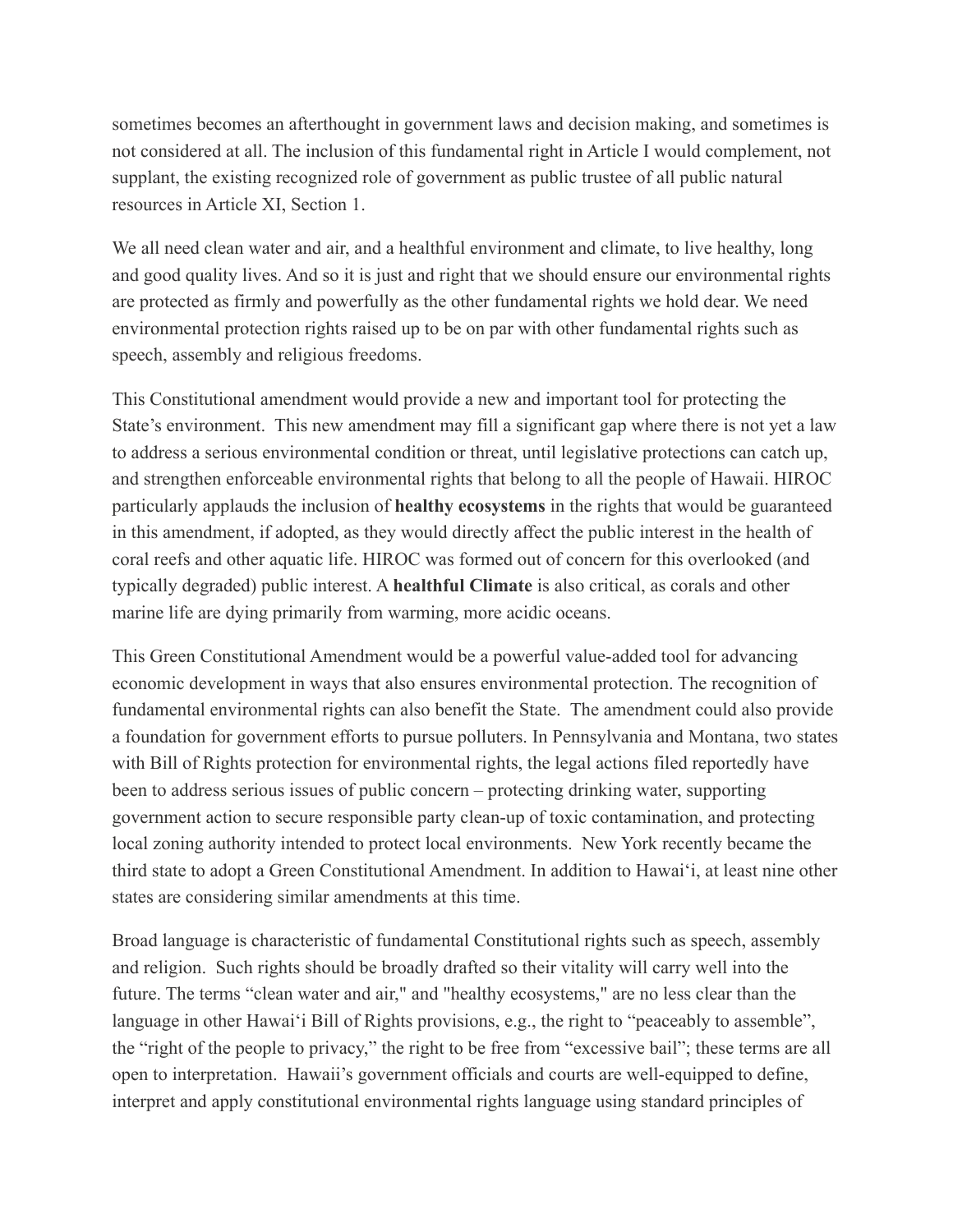legislative interpretation and constitutional law – they have done so successfully with other Article 1 amendments; they are well equipped to do so as needed for environmental rights as well.

In Hawai'i, environmental protection is rooted in the traditions and collective conscience of the people. It is deeply honored and valued as part of the culture, beliefs, way of life, and economy. Native Hawaiians have had a traditional and on-going special relationship to the environment and 'aina.

**Hawai'i Reef and Ocean Coalition asks the Committees to revise the wording of the proposed Green Constitutional Amendment.** These changes clarify the meaning and simplify the language. It is important to recognize the rights as "fundamental, " to include future generations, to correct language around climate, and to clarify "healthy native ecosystems," and add beaches. **These changes are captured in the draft proposed bill HD1 appended to this testimony. The amendment would now read:** 

"**The fundamental right of the people, including future generations, to clean water and air, a healthful environment and climate, healthy native ecosystems, and beaches, shall be protected and shall not be infringed."** 

**Here is a proposed draft HD1 bill. Thanks to Representative Perruso!:**

THE HOUSE OF REPRESENTATIVES

THIRTY-FIRST LEGISLATURE, 2022

STATE OF HAWAII H.B. NO.1803 PROPOSED HD1

A BILL FOR AN ACT

PROPOSING AN AMENDMENT TO ARTICLE I OF THE CONSTITUTION OF THE STATE OF HAWAII TO RECOGNIZE AND PROTECT THE INHERENT AND INALIENABLE RIGHT OF ALL PEOPLE TO CLEAN WATER AND AIR AND HEALTHY ECOSYSTEMS, INCLUDING CLIMATE, AND TO THE PRESERVATION OF THE NATURAL, CULTURAL, SCENIC, AND HEALTHFUL QUALITIES OF THE ENVIRONMENT.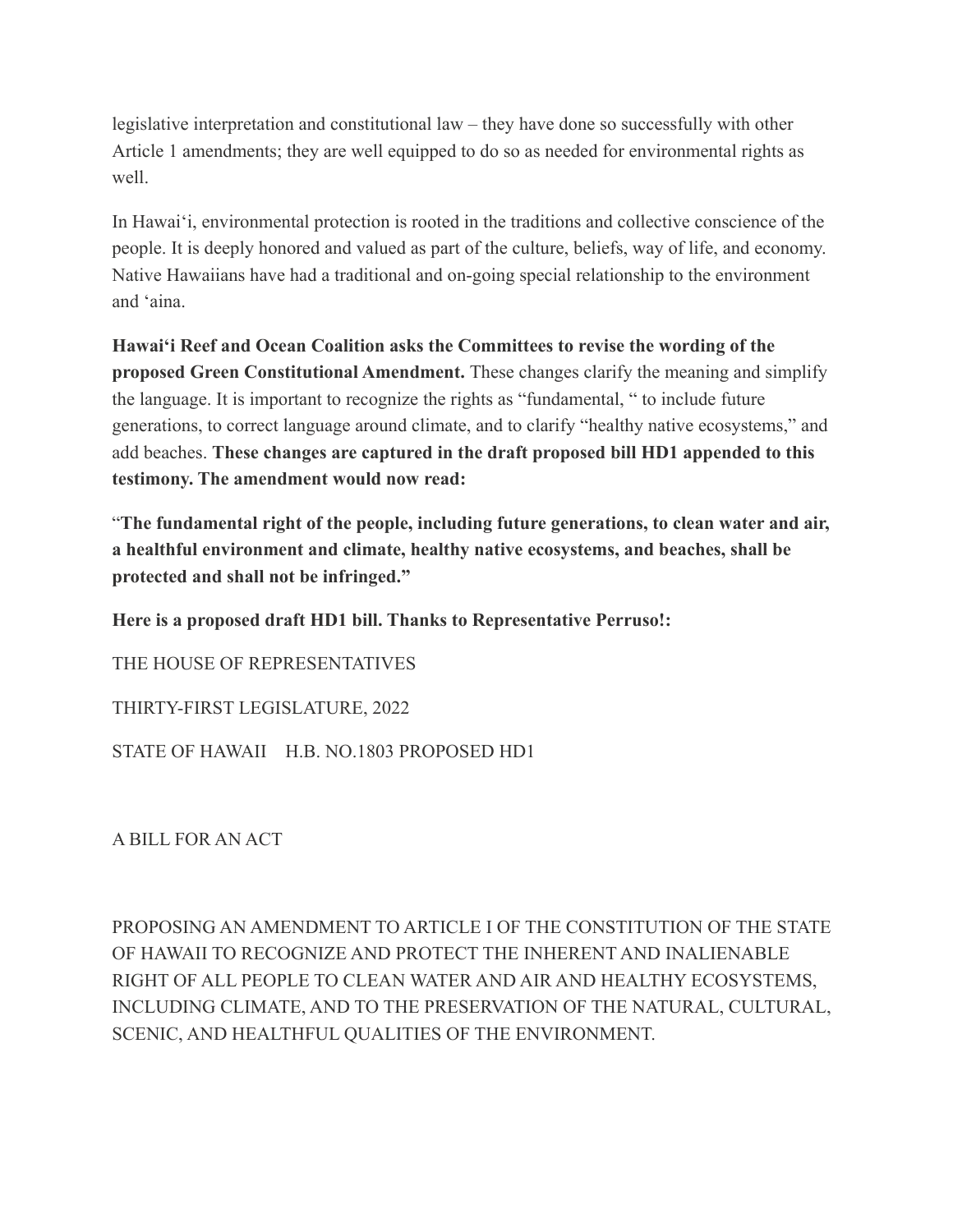## **BE IT ENACTED BY THE LEGISLATURE OF THE STATE OF HAWAII:**

SECTION 1. The purpose of this Act is to propose an amendment to article I of the Constitution of the State of Hawaii stating that: The fundamental right of the people, including future generations, to clean water and air, a healthful environment and climate, healthy native ecosystems, and beaches, shall be protected and shall not be infringed. This fundamental right is rooted in the traditions and collective conscience of the state's people, including Native Hawaiians' traditional and ongoing special relationship to the environment and 'āina. The amendment will complement existing Constitutional provisions and raise up protection of the human health, natural, and cultural values of the environment that are essential to support life in Hawaii.

SECTION 2. Article I of the Constitution of the State of Hawaii is amended by adding a new section to be appropriately designated and to read as follows:

## "ENVIRONMENTAL RIGHTS

The fundamental right of the people, including future generations, to clean water and air, a healthful environment and climate, healthy native ecosystems, and beaches, shall be protected and shall not be infringed."

SECTION 3. The question to be printed on the ballot shall be as follows: "Shall the Constitution of the State of Hawaii be amended to add a new section to Article I, the Bill of Rights, to read: The fundamental right of the people, including future generations, to clean water and air, a healthful environment and climate, healthy native ecosystems, and beaches, shall be protected and shall not be infringed?"

SECTION 4. New constitutional material is underscored.

SECTION 5. This amendment shall take effect upon compliance with article XVII, section 3, of the Constitution of the State of Hawaii.

INTRODUCED BY:

Report Title: Constitutional Amendment; Green Amendment; Environmental Rights